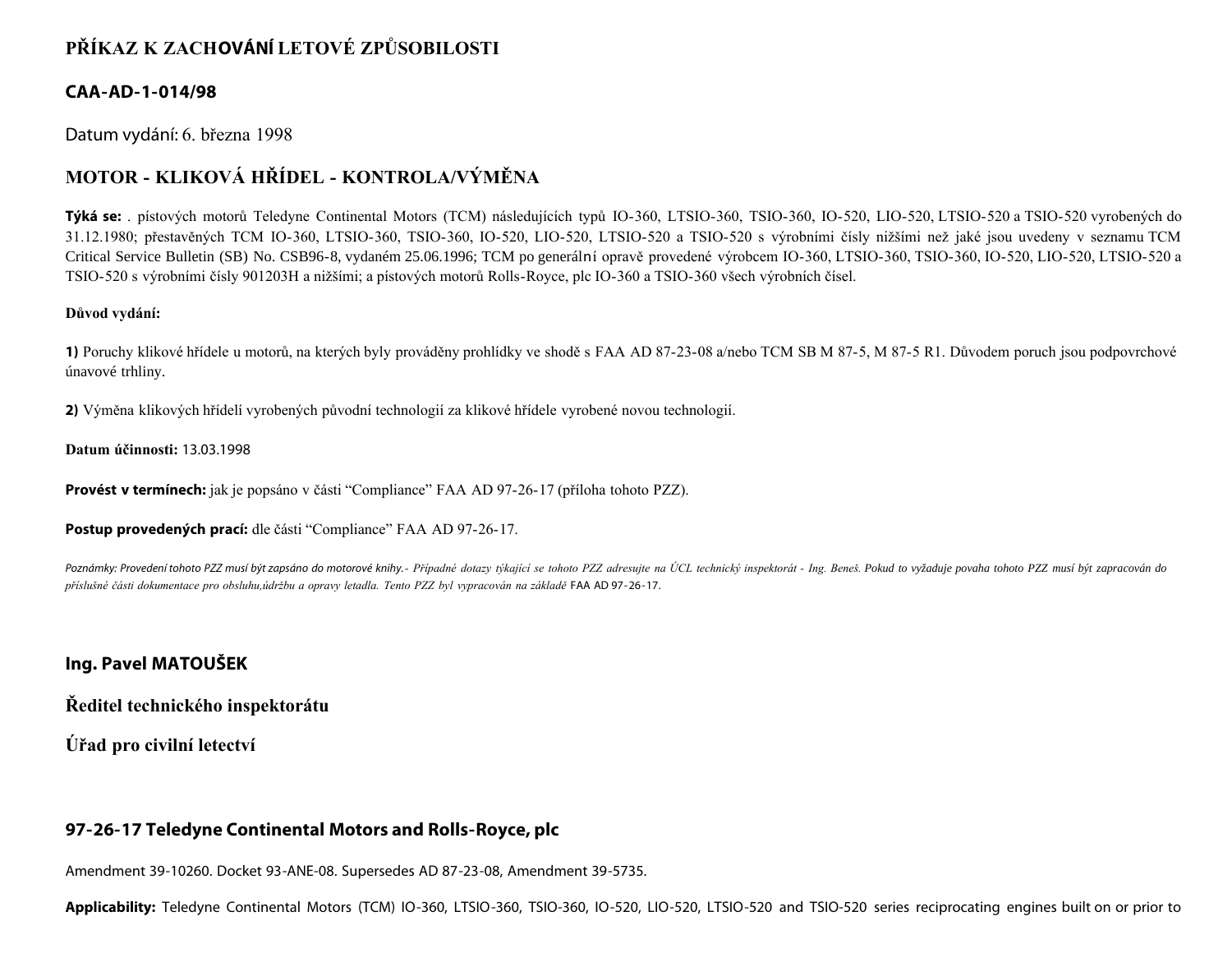December 31, 1980; rebuilt TCM IO-360, LTSIO-360, TSIO-360, IO-520, LIO-520, LTSIO-520 and TSIO-520 series reciprocating engines with serial numbers lower than those listed in TCM Critical Service Bulletin (SB) No. CSB96-8, dated June 25, 1996; TCM factory overhauled IO-360, LTSIO-360, TSIO-360, IO-520, LIO-520, LTSIO-520 and TSIO-520 series reciprocating engines with serial number of 901203H and lower; and Rolls-Royce, plc IO-360 and TSIO-360 series reciprocating engines with any serial number. These engines are installed on but not limited to the following aircraft: Raytheon (formerly Beech) models 95-C55, 95-C55A, D55, D55A, E55, E55A, 58, 58A, 58P, 58PA, 58TC, 58TCA, S35, V35, V35A, V35B, E33A, E33C, 35-C33A, 36, A36, F33A, F33C and A36TC; Bellanca model 17-30A; Cessna models 172XP, A185, A188, T188C, 206, T206, 207, T207, 210, T210, P210, 310R, T310P, T310Q, T310R, 320D, 320E, 320F, 336, 337, T337, P337, 340, 401, 402, 414 and T41B/C; Colemill conversion of Commander 500A; Goodyear Airship Blimp 22; Maule Model M-4-210, M-4-210C, M-4-210S, M-4-210T, and M-5-210C; Mooney model M20-K; Navion model H; Pierre Robin HR 100; The New Piper Aircraft, Inc. (formerly Piper Aircraft Company) models PA28-201T, PA28R-201T, PA28RT-201T, PA34-200T and PA34-220T; Prinair DeHavilland Heron; Reims models FR172, F337 and FT337; and Swift Museum Foundation, Inc. models GC-1A and GC-1B equipped with the IO-360 engine.

Note 1: This airworthiness directive (AD) applies to each engine identified in the preceding applicability provision, regardless of whether it has been modified, altered, or repaired in the area subject to the requirements of this AD. For engines that have been modified, altered, or repaired so that the performance of the requirements of this AD is affected, the owner/operator must request approval for an alternative method of compliance in accordance with paragraph (d) of this AD. The request should include an assessment of the effect of the modification, alteration, or repair on the unsafe condition addressed by this AD; and, if the unsafe condition has not been eliminated, the request should include specific proposed actions to address it.

**Compliance:** Required as indicated, unless accomplished previously.

To prevent crankshaft failure and subsequent engine failure, accomplish the following:

(a) At the next engine overhaul, or whenever the crankshaft is next removed from the engine, after the effective date of this AD, whichever occurs first, determine if the crankshaft was manufactured using the airmelt or vacuum arc remelt (VAR) process in accordance with the identification procedure described in TCM Critical SB No. CSB96-8, dated June 25, 1996. If the crankshaft was manufactured using the airmelt process or if the manufacturing process is unknown, remove the crankshaft from service and replace with a serviceable crankshaft manufactured using the VAR process.

(b) For all TCM IO-360, LTSIO-360, TSIO-360, IO-520, LIO-520, LTSIO-520 and TSIO-520 and Rolls-Royce, plc IO-360 and TSIO-360 engine models that have VAR crankshafts installed, regardless of serial number; at the next and every subsequent crankshaft removal from the engine case or installation of a replacement crankshaft, prior to crankshaft installation in the engine, conduct an ultrasonic inspection of the crankshaft in accordance with the procedures specified in TCM Mandatory SB No. MSB96-10, dated August 15, 1996, and, if necessary, replace with a serviceable part.

Note 2: Accomplishment of the ultrasonic inspection required by this AD does not fulfill any requirements for magnetic particle inspection or any other inspections specified in TCM or Rolls-Royce, plc overhaul manuals.

(c) The ultrasonic inspection of the crankshaft must be performed by a non-destructive test (NDT) ultrasonic (UT) Level II inspector who is qualified under the guidelines established by the American Society of Nondestructive Testing or MIL-STD-410 or FAA-approved equivalent, or must be trained by TCM personnel or their designated representative on how to accomplish and conduct this inspection procedure. The person approving the engine for return to service is required to verify that the UT inspection was accomplished in accordance with the requirements of this paragraph.

(d) An alternative method of compliance or adjustment of the compliance time that provides an acceptable level of safety may be used if approved by the Manager, Atlanta Aircraft Certification Office. Operators shall submit their requests through an appropriate FAA Maintenance Inspector, who may add comments and then send it to the Manager, Atlanta Aircraft Certification Office.

Note 3: Information concerning the existence of approved alternative methods of compliance with this airworthiness directive, if any, may be obtained from the Atlanta Aircraft Certification Office.